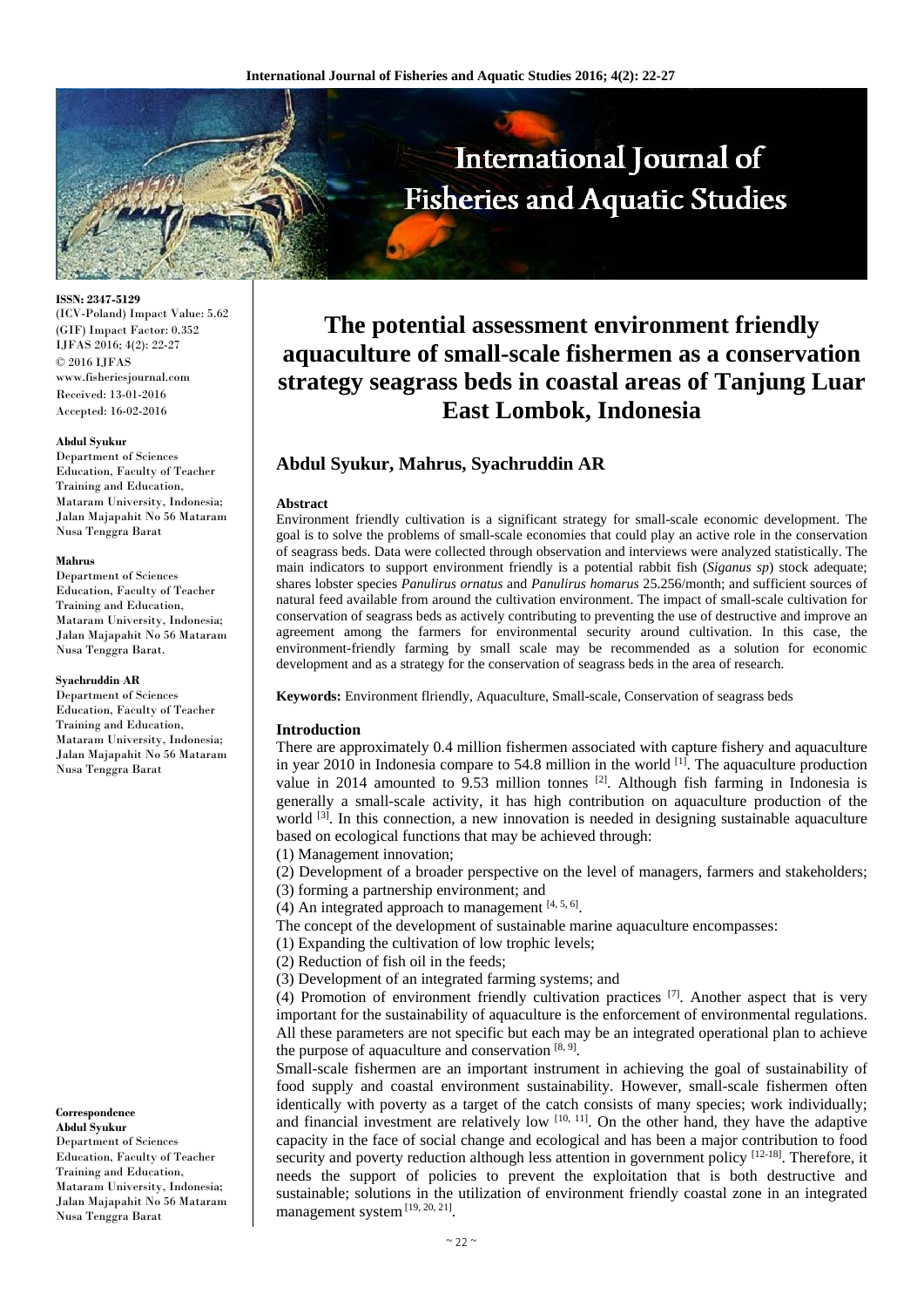The economic development solution of the small-scale fishermen is the development of environment friendly marine aquaculture. It is consistent with the purposes of cultivation, namely, reducing poverty, as a new source of livelihood, and supporting household economy of fishermen [22, 23, 24]. The parameters that determine the sustainability of marine aquaculture production at the level of small-scale fishermen include production capacity, growth, variability, geographical settings and biogeography <sup>[25]</sup>. Additional parameters are market access, development of cultivation techniques, maintenance of water quality, training, organization, support from the government and non-government [26, 27, 28,]. Other significant factors for the sustainability of aquaculture at the level of small-scale fishermen include customary values and cultural preferences in coastal communities, integration of aquaculture with ecological conservation perspective, and regulations at the level of farmers and associations at the regional and national level [29, 30, 31].

The main problem of small-scale fishermen in the study area is the continuous decline of catches allegedly caused by some kinds of target fish already exceeded the total allowable catches such as sardines, squids, and the type of squid beyond the sustainability potential  $[32, 33]$ . In addition, there has been a scarcity of some types of marine organisms at the location of seagrass beds, such as sea cucumbers, crabs and sea-urchins due to over exploitation by fishermen and seagrass damage caused by using environment unfriendly tools [27]. The condition of fish resources and the threat of damage on seagrass on a wider scale could adversely affect the economic sustainability of small-scale fishermen in the study area. However, the untapped potential for economic development of small-scale fishermen is the marine culture of  $557$  ha  $^{[34]}$ . Therefore, research is needed on environment friendly cultivation by small-scale fishermen as a seagrass conservation strategy. The indicators in the design of environment friendly cultivation in the study area are the availability of stocks and feed sourced from the surrounding environment. The goal of this reseach is to solve the economic problems of small-scale fishermen and to activate them to conserve the seagrass beds ecosystem.

## **Materials and Methods**

#### *Research Location*

This study was conducted from May to October 2015 in the coastal waters of Tanjung Luar East Lombok and its surrounding areas such as Gili Maringkik, Telong-Elong and Ketapang Raya (Figure 1).



**Fig 1:** Location of Tanjung Luar East Lombok and surrounding areas

#### **Collecting Data**

The potential aquaculture that can be developed by small-scale fishermen in the study area is the cultivation of fish and lobster. In this case the data sources of potential fish species to be cultivated are based on their availability in nature [35]. The types of fish are Siganidae (Rabbitfish), Mugilidae (Mullets), Lutjanidae (Snappers), Haemulidae (Grunts) and Mullidae (Goatfish). In addition, data on the potential stocks of five fish species in the marine waters of Tanjung Affairs were obtained through direct interviews with individual fishermen. The selection of fishermen informants was based on snowball sampling technique, with the informants having a minimum

experience of 10 years as fisherman [36]. Furthermore, data collection of lobsters was carried out once a week from May to August 2015. Informants in this case were fishermen who caught shrimp lobster by using lamp  $[37]$ . The number of respondents in this case was 15 fishermen determined randomly. Data collection related to the potential feed was conducted once a week from September to October 2015. A floating net measuring  $100 \text{ m}^2$ , and broad nets measuring  $81$ m<sup>2</sup>, with a net mesh size of 0.5-inch (1.27 cm) were used to evaluate potential feed. In addition, data were collected on the impact of aquaculture activities of small-scale fishermen on the conservation of seagrass. The types of data collected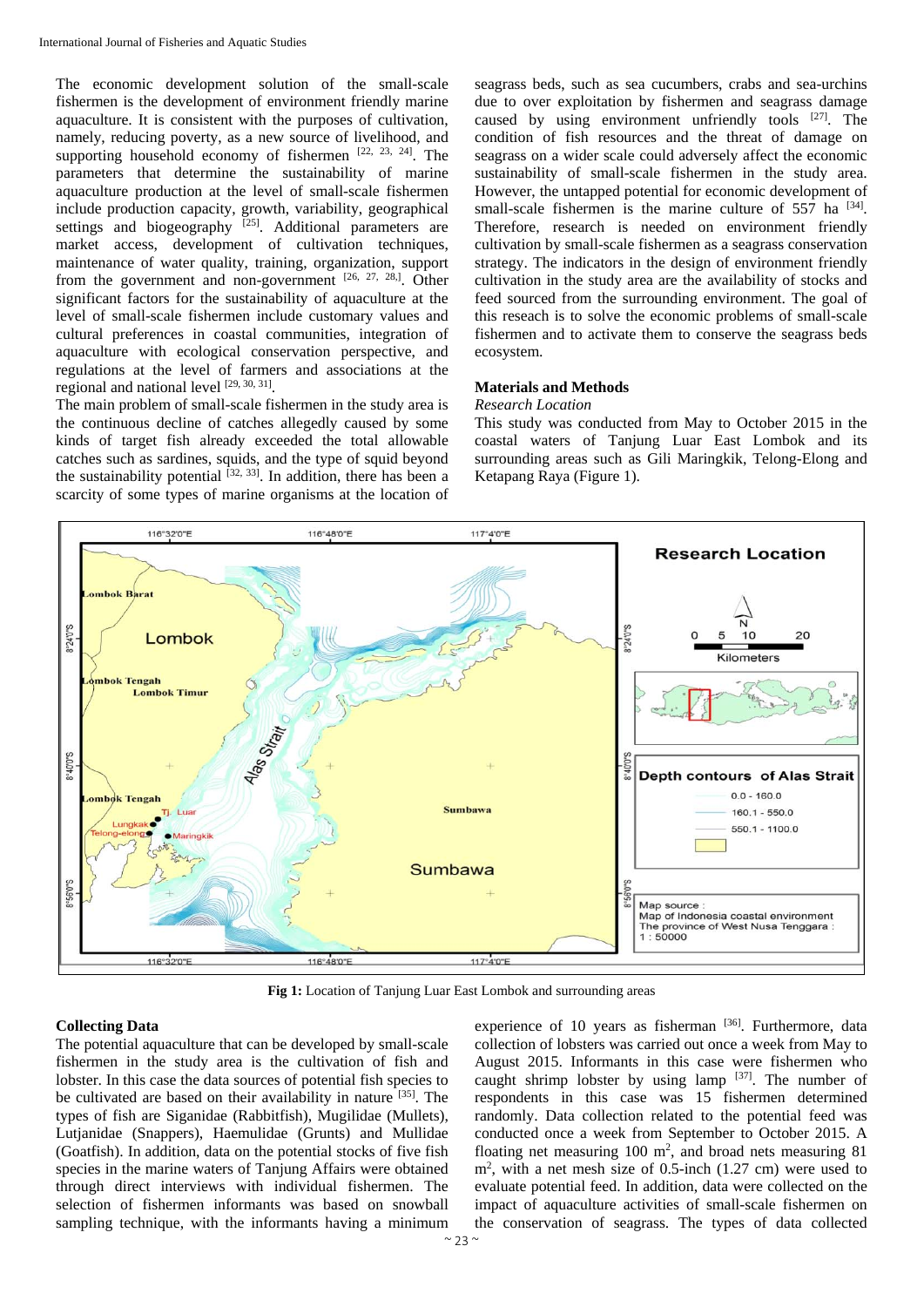consisted of: (1) the use of fishing gear like gillnets, troll and others in the location of seagrass beds and around the area of seagrass; (2) The value of the presence of farmers in preventing the use of bombs and toxic materials such as potassium; (3) The presence of several types of fish with economic value in the surrounding area; (4) The activity of farmers in catching fishes around the areas of seagrass beds; (5) The activity of farming family looking for living marine organisms such as sea-urchins, mollusks and sea cucumbers on the location of seagrass beds as an additional livelihood source; (6) Forms of other uses of floating net having an economic value; (7) informal agreement on the level of fishing by the communities including a ban on the use of mini trolls and the like, the prevention of the use of tools and materials that are not environment friendly (bombs and potassium) and zone settings of cultivation. Collection of all the data was carried out through in-depth interviews and discussions. Informants were determined by purposive sampling technique, with a minimum experience of 10 years as a cultivator and fishing experience around the areas of seagrass. All data obtained in this research were validated through a focused group discussion [31].

## **Data Analysis**

The data were analyzed partially in accordance with the functions of each type of data. Data of potential fish, lobster and shrimp were analyzed by using simple descriptive statistics. Furthermore, the impacts of environment friendly aquaculture on the conservation of seagrass beds were analyzed descriptively. The analysis consisted of synthesis, evaluation and making conclusions, to describe the conditions in an objective, systematic and conceptual manner [38, 39].

## **Results and Discussion**

#### *Environment friendly aquaculture indicators of small-scale fishermen*

The sustainability of fish and other marine organisms is highly dependent on the availability of stocks [40]. An assessment had been carried out on five economically important fish species (rabbit fishes, mullets, snappers, grants sweetlips and goatfishes) (Figure 2). Furthermore, based on interviews with the fishermen, rabbit fishes have the highest abundance especially during the rainy season from January to April. One of research reported that *Siganus canaliculatus* belonging to the family Siganidae are found in large quantities from February to May<sup>[41]</sup>.



**Fig 2:** Potential stocks of five fish species caught by using a mini troll and a stationary lift net from March to April 2015 [35]

Fishermen chosed rabbitfishes for the development of environment friendly farming with some rational considerations, namely: (1) The availability of natural rabbit fishes stocks in large quantities; (2) The type of rabbit fishes can be easily caught by fishermen using simple fishing gears; (3) The type of feed for rabbit fishes not dependent on feed derived from mixture of trash fish and some kinds of other small fishes; (4) Rabbit fishes can be cultivated easily and can grow quickly.

Besides fish shrimp lobster farming is an environment friendly aquaculture for the economic development of small-scale fishermen. An evaluation had been conducted on the potential stocks of shrimp lobster for cultivation by small-scale fishermen. The potential stocks of lobsters from 15 fishermen are presented in Figure 3. As many as 18,335 lobster tails, consisting of sand lobster (*Panulirus homarus*) and pearl lobster (*Panulirus ornatus*). Furthermore, the average amount of lobsters stocks caught by each fisherman was 14 individuals/day and as many as 4,584 individuals per month. The total potential stocks of shrimp lobster in the study area can be estimated based on: (1) the number of fishermen actively capturing lobsters per day with an average of 82 individuals; (2) the number of effective days (22 days per month) in capturing lobsters; and (3) the average of 14 lobsters per day caught by one fisherman. Based on these three variables, the lobsters caught by fishermen in the study area amounted to 1,148 individuals/day and 25,256 individuals/month from May to August 2015.

The potential shrimp lobster stocks coming mostly from nearby study area such as Gulf of Awang, Bumbang and Gerupuk are big enough, but not fully utilized for cultivation by small-scale fishermen [37]. The habitat of natural lobster stocks is in the reef area, i.e shallow waters to a depth of 100 m below sea level [42]. Furthermore, the natural habitat favored by young sand lobster in the coral reef waters ranges between  $0.3$  to  $0.5$  m deep  $[43]$ . Based on the natural habitat of lobster stocks and assessment, the potential stocks of shrimp lobster in the study area can be summarized as: (1) The environmental conditions of marine waters in the study area are quite appropriate as a natural habitat for stocks of shrimp lobster; (2) Shrimp lobster farming can be a solution to the economic development of small-scale fishermen; and (3) The conservation of the marine environment especially conservation of seagrass beds ecosystem to preserve the natural habitat of lobster stocks.



**Fig 3:** The catch of natural lobster stocks from 15 fishermen of Tanjung Luar Waters from May to August 2015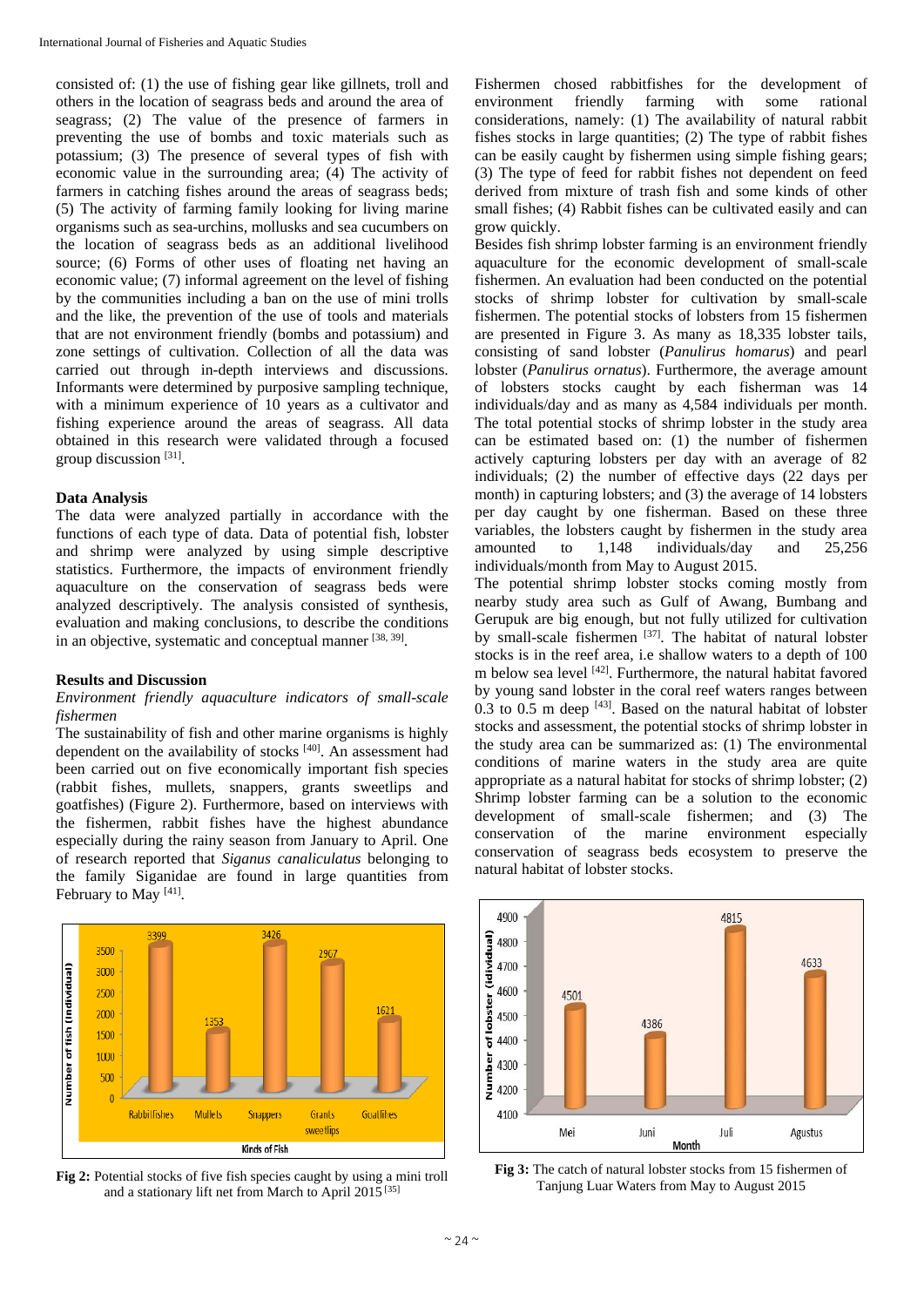In addition to the stocks, feed availability is an important indicator for the development of the cultivation of shrimp lobster by small-scale fishermen. The feed mixture of trash fish and snails influences the relative growth rate and daily growth rates of lobster  $[44]$ . The amount of feed and frequency causes the lobster to grow faster and healthy and also free from diseases [45]. In this study, assessment of the feed source of small-scale fishermen was derived from the catch by buoyant nets.

Data of catches from floating nets indicated an average fish production of 34 kg/day, and average total effective production of 748 kg for 22 days/month. The composition of fish species consisted of 14 families and 37 species (Table 1). The fish that were quite dominant are *Thryssa setirostris, Leiognahus bindus* and *Leiognathus equulus*. The fishes are predominantly small-sized species of the family Enggrulidae and of moderate size from the family Lionagtidae  $[46]$ . Fishes of the family Lionagtidae are quite dominant in the coastal waters of Tanjung Luar [47]. In addition, some other small fish species are dominant in the marine waters of Tanjung Luar: Engraulidae, Clupeidae besides *Sardinella lemuru*, Chanidae and Apogonidae. Therefore, the potential of natural feed is sufficient to support the environment friendly farming of small-scale fishermen in the study area.

Table 1**:** Family and species of catch by buoyancy nets from September to October 2015

| Family           | <b>Species</b>                                                                                                                                                                                                 | <b>Species Number</b> |
|------------------|----------------------------------------------------------------------------------------------------------------------------------------------------------------------------------------------------------------|-----------------------|
| Siganidae        | Siganus canaliculatus, Siganus guttaus                                                                                                                                                                         |                       |
| Enggrulidae      | Stolephorus indicus,<br>Stolephorus<br>Stolephorus commersonnii, Lacepe,<br>Thryssa<br>waitei.<br>baelama, Thryssa setirosris                                                                                  |                       |
| Chirocentridae   | Chirocentris dorab                                                                                                                                                                                             |                       |
| Clupeidae        | Amblygaster sirm, Dussumieria elopsoides, Sardinella gibbosa, Sardinella melanura                                                                                                                              |                       |
| Synodontidae     | Seurida nebulosa, Valenciennes                                                                                                                                                                                 |                       |
| Atheinidae       | Atherinomorus duodecimalis, Atherinomorus laccunosus                                                                                                                                                           |                       |
| <b>Belonidae</b> | Tylosurus crocoditus crocodilus                                                                                                                                                                                |                       |
| Hemiramphidae    | Hemiramphus far                                                                                                                                                                                                |                       |
| Apogonidae       | Archamia goni, Foa brachygramma                                                                                                                                                                                | っ                     |
| Carangidae       | Scombriodes tala, Trachinotus biochii, Atule mate, Caranx melampygus, Caranx sexfasiatus                                                                                                                       |                       |
| Lionagtidae      | Gaza achlamys, Gaza rhombea, Leiognahusbindus, Leiognathus daura, Leiognathus equulus,<br>Leiognathus fasciatus, Leiognathus smithursti, Leiognathus splendens,<br>Leiognathus<br>rapsoni, Secutor interruptus | 10                    |
| Ephippidae       | Drepane punctata                                                                                                                                                                                               |                       |
| Pomacentridae    | Abudefduduf sexfaciatus                                                                                                                                                                                        |                       |
| Diodontidae      | Diodon holocanthus                                                                                                                                                                                             |                       |

#### **Sustainable aquaculture as an instrument of seagrass conservation**

Preservation of ecology functions for seagrass ecosystems is a decisive factor of economic sustainability of small-scale fishermen [48, 49]. It is a form of ecological services in supporting abundance of seagrass, richness of fish species and an increasing shrimp population [50]. One example is the conservation of seagrass by using restoration method which can increase the number of 15 commercial fish species [51]. In addition, seagrass beds in the small islands in the tropics are an economic resource for small-scale fishermen, and as indicators for sustainable conservation of fish resources. Therefore the concept developed for the conservation of seagrass is the protection of biodiversity and sustainability of food security [52, 53, 54]. In this case the ecological impact of the use of gillnets, infrastructure development, industrial runoff, and agriculture causing degradation of seagrass can be a research priority, management, and conservation [55, 56].

This study had successfully grouped three positive impacts of aquaculture by small-scale fishermen that are relevant to the conservation efforts of seagrass in the study area. Firstly, on spatial and temporal aspects, the cultivation systems developed by the smallscale fishermen consist of floating nets. The positive impact relates to the perspective of the farmers regarding conservation of seagrass: (1) Significant reduction of the number of fishermen who catch fish by using fishing gear like gillnets, troll and others; (2) Cultivators serving as supervisors and preventers of using bombs and potassium materials for fishing; and (3) Many species of economically important fish such as from family Haemulidae, Lutjanidae, Lethrinidae, Ephipidae and others in the surrounding area. In this case some of the economically important fish such as Lutjanidae and Haemulidae have potential to be cultivated by small-scale fishermen [35]. Cultivation can function to reduce the rate of overexploitation, support sustainability of biodiversity, and increase the population of rabbitfish significantly, resulting in habitat complexity similar to seagrass that serves to improve fish productivities, macro-invertebrates and export

of fish biomass [57, 58, 59]. This is consistent with the objective of sustainable farming systems, namely food production through the preservation of natural resources, which can be only achieved when the production system is used to minimize the ecological impact [60]. Other studies indicate that there is little impact of aquaculture on the abundance and structure of demersal macrofauna (such as in the Fitzgerald Gulf), the average value of the abundance of species is higher at the control station around the area of cultivation, fish farming can cause an increase in organic material and sedimentation, and effect of the macrofauna collection on changes in seagrass beds [61, 62].

Secondly, on the aspects of livelihood source, cultivation which is done by small-scale fishermen serves as a supplement. Fish farming in marine waters has a positive effect namely export of fish biomass from cultivation place to another place on a local scale and highly profitable for the small-scale fishermen [12]. In addition, several positive implications of cultivation towards fishermen's life are cost of healthcare, children's education, and supporting the household economy and savings  $[63]$ . In this case, the aquaculture has a positive impact in the lives of fishermen continuously and as a source of additional livelihood  $[28, 24, 37]$ . The most dominant aquaculture is lobster farming, namely sand lobster (Panulirus homarus) and pearl lobster (*Panulirus ornatus*). Some positive impacts of the activity of farming towards the conservation of seagrass are: (1) All the cultivators do not catch fishes around the areas of seagrass beds; (2) The families of cultivators do not look for the marine organisms such as sea-urchins, mollusks and sea cucumbers in the location of seagrass beds, as a source of additional livelihood; (3) The cultivators make stationary lift nets as fishing location for many groups of anglers, especially during holidays. This condition can be described as changes in the utilization patterns by a section of fishermen, especially the cultivators from exploitative culture towards culture of sustainable use.

The third aspect concerns the regulation: forming an informal agreement at the community level of fishermen can be an effective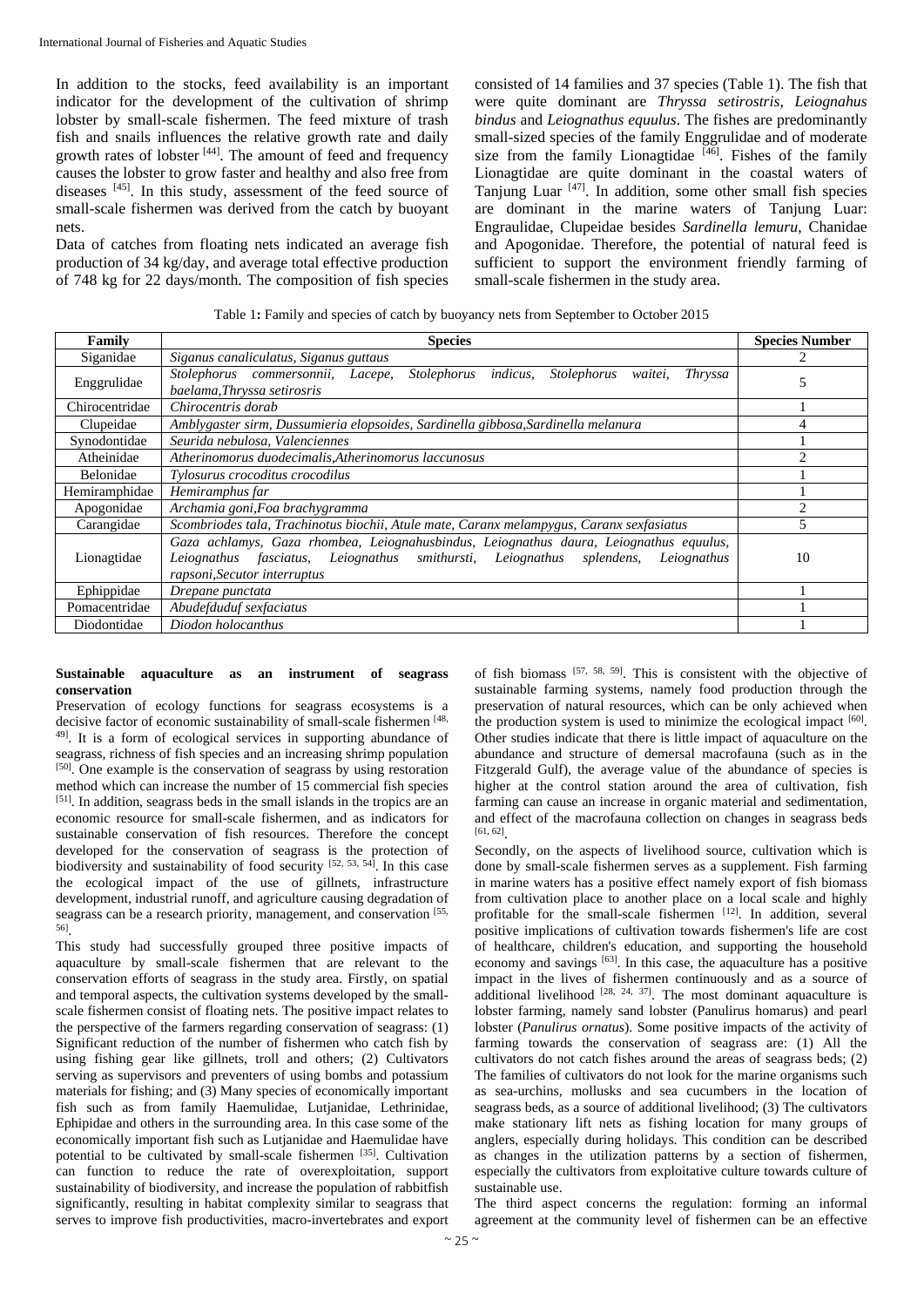instrument for conservation of seagrass in the study area. The structure of the informal agreement at the community level is: (1) Prohibiting the use of mini trolls and the like by all fishermen; (2) Preventing the use of tools and materials that are not environment friendly (bombs and potassium); (3) Forming the zones of cultivation based on residence of fishermen.

## **Conclusions**

Based on the results and discussion, the study indicated that an environment friendly aquaculture has a strategic significance for the economic development of small-scale fishermen in sustainable environmental conditions. The main requirement of sustainability in environment friendly aquaculture by small-scale fishermen in the study area is the availability of stocks and feed derived from the surrounding environment. The type of cultivation which has the highest feasibility value is rabbitfishes and lobsters. Furthermore, based on the positive implications of environment friendly aquaculture by small-scale fishermen from the spatial and temporal aspects, an additional livelihood source for the small-scale fishermen and informal regulation at the fishing community level will be an effective strategy for the conservation of seagrass in the study area.

#### **Acknowledgements**

The authors are thankful to the Directorate General of Strengthening Research and Development, Directorate of Research and Community Service, Ministry of Research, Technology and Higher Education of Indonesia for providing the funding to carry out this study. The authors are also thankful to Prof. Yong Hoi Sen, Senior scientists from the University of Malaya Kuala Lumpur Malaysia, for constructive criticism and comments during the preparation of this article**.** 

#### **References**

- 1. Boto I, Phillips S, Andrea M D. Fish-farming: the new driver of the blue economy. Brussels Rural Development Briefings A series of meetings on ACP-EU development issues, 2013, 1-50.
- 2. Depatemen Kelautan dan Perikanan Republik Indonesia. Laporan Kinerja Kementerian Kelautan Dan Perikanan Republik Indonesia, 2014, 1-133.
- 3. Lazard J, Baruthio A, Mathé S, Rey-Valette H, Chia, E, Clément O, *et al*. Aquaculture system diversity and sustainable development: fish farms and their representation. Aquat. Living Resour, 2010; 23:187-198.
- 4. Primavera JH. Overcoming the impacts of aquaculture on the coastal zone. Ocean Coast Manag 2006; 49:531-545.
- 5. Medeiros RP, Serafini TZ, Conney PMc. Enhancing Ecosystem Stewardship in Small-Scale Fisheries: Prospects for Latin America and the Caribbean. Desenvolv. Meio Ambiente, 2014; 32:181-191.
- 6. Purcell SW, Pomeroy R. Driving small-scale fisheries in developing countries. Marine Science 2015; 2(44):1-7.
- 7. Naylor RL, Goldburg RJ, Primavera J, Kautsky N, Beveridge M CM, Clay J, *et al.* Effects of Aquaculture on World Fish Supplies. Issues in Ecology. 2000; 8:1-12.
- 8. Golden A. Presenting a new direction for small-scale marine protected area design. Department of Ecology, Evolution, and Environmental Biology Columbia University, USA. 2014; 35- 39. Email: abigolden@gmail.com,
- Braithwaite VA, Salvanes AGV. Aquaculture and restocking: implications for conservation and welfare. Anim. Welf 2010; 19:139-149.
- 10. Berkes F, Mahon R, Conney PMc, Pollna cR, Pomeroy R. Managing small-scale fisheries: alternative directions and methods. 1st ed. Ottawa: International Development Research Centre, 2001.
- 11. Kittinger JN. Human dimensions of small-scale and traditional fisheries in the Asia-Pacific region. Pacific. Science, 2013; 67:315-325.
- 12. Arechavala-Lopez P, Sanchez-Jerez P, Bayle-Sempere J, Fernandez-Jover D, Martinez-Rubio L, Lopez-Jimenez JA, *et al*. Direct interaction between wild fish aggregations at fish farms and fisheries activity at fishing grounds: A case study with

Boops boops. Aquac. Res 2010; 1-15.

- 13. FAO. Good practices in the governance of small scale fisheries: Sharing of experiences and lessons learned in responsible fisheries for social and economic development. In COFI/2011/8 2011; 1- 12.
- 14. Maynou F, Recasens L and Lombarte A. Fishing tactics dynamics of a Mediterranean small-scale coastal fishery. Aquat. Living Resour 2011; 24:149-159.
- 15. Ratana, Chuenpagdee. Global partnership for small-scale fisheries research: Too big to ignore. SPC Traditional Marine Resource Management and Knowledge Information Bulletin 2012; 29:22-25.
- 16. Barnes-Mauth M, Olesona KLL, Zafindrasilivonona B. The total economic value of small-scale fisheries with acharacterization of post-landing trends: An application in Madagascar with global relevance. Fish Res, 2013; 147:175- 185.
- 17. Aguilera SE, Cole J, Finkbeiner EM, Cornu L le, Ban NC, Carr MH *et al*. 2015. Managing Small-Scale Commercial Fisheries for Adaptive Capacity: Insights from Dynamic Social-Ecological Drivers of Change in Monterey Bay. PLOS One, 2015; 22:1-22.
- 18. Sudarmo AP, Baskoro MS, Wiryawan B, Wiyono ES, Monintja D R. Social Economics Characteristics Of Coastal Small-Scale Fisheries In Tegal City, Indonesia. IJSTR, 2015; 4(01):85-88.
- 19. Aheto DW, Quinoo B, Tenkrang EY, Asare C, Okyere I. Economic Value Assessment of Small-Scale Fisheries in Elmina, Ghana. 1st World Sustainabilty Forum, 2011; 1-12.
- 20. Narozanski AJ, Belle EMS, Steer MD. Understanding local differences in small - scale fisheries: A comparison of two fishing settlements in Antsiranana Bay, northern Madagascar. Madag Conserv Dev 2011; 6(2):68-77.
- 21. Aheto DW, Asare NK, Quaynor B, Tenkorang EY, Asare C, Okyere I. Profitability of Small-Scale Fisheries in Elmina, Ghana. Sustainability, 2012; 4:2785-2794.
- 22. Kawarazuka N. The contribution of fish intake, aquaculture, and small-scale fisheries to improving nutrition: A literature review. The World Fish Center Working Paper No.2106. The World Fish Center, Penang, Malaysia, 2010; 1- 44.
- 23. Zamroni A, Yamao M. Coastal Resource Management: Fishermen's Perceptions of Seaweed Farming in Indonesia. World Acad Sci Eng Technol, 2011; 5:12-20.
- 24. Tunde AB, Kuton MP, Oladipo AA, Olasunkanmi LH. Economic Analyze of Costs and Return of Fish Farming in Saki-East Local Government Area of Oyo State Nigeria. JARD, 2015; 6(2):1-5.
- 25. Lee SY, Primavera JH, Dahdouh-Guebas F, Kee KMc, Bosire J.O, Cannicci S *et al*. Ecological role and services of tropical mangrove ecosystems: a reassessment. Glob. Ecol. Biogeogr 2014; 23:726-743.
- 26. Ferreira JG, Sequeira A, Hawkins AJS, Newton A, Nickell, Pastres R, *et al*. Analysis of coastal and offshore aquaculture: Application of the FARM model to multiple systems and shellfish species. Aquaculture, 2009; 292:129-138.
- 27. Syukur A, Wardiatno Y, Muchsin I, dan Kamal MM. Desain konservasi lamun untuk keberlanjutan sumberdaya ikan di Tanjung Luar Lombok Timur. Disertasi Pascasarjana Institut Pertanian Bogor Indonesia, 2012, 1-133.
- 28. Njagi KA, Njati IC, Huka SG. Factors Affecting Profitability of Fish Farming Under Economic Stimulus Programme in Tigania East District, Meru County, Kenya. IOSR-JBM, 2013; 15(3):25- 36.
- 29. Hardy PH, Bene C, Doyen, L, Pereau JC, Mills D. Viability and resilience of small-scale fisheries through cooperative arrangements. Cahiers du GREThA, 2013; 18:1-37.
- 30. Goldburg R and Naylor R. Future seascapes, fishing, and fish Farming. Front Ecol Environ, 2005; 3(1):21-28.
- 31. Galappaththi EK, Berkes F. Institutions for managing commonpool resources: the case of community-based shrimp aquaculture in northwestern Sri Lanka. Maritime Studies, 2014; 13:1-16.
- 32. Karnan MS, Baskoro BH, Iskandar BH, Lubis E, dan Mustaruddin. Potensi dan tingkat pemanfaatan sumberdaya ikan unggulan di perairan Selat Alas, Nusa Tenggara Barat, Buletin PSP, 2012; 20(4):20-25.